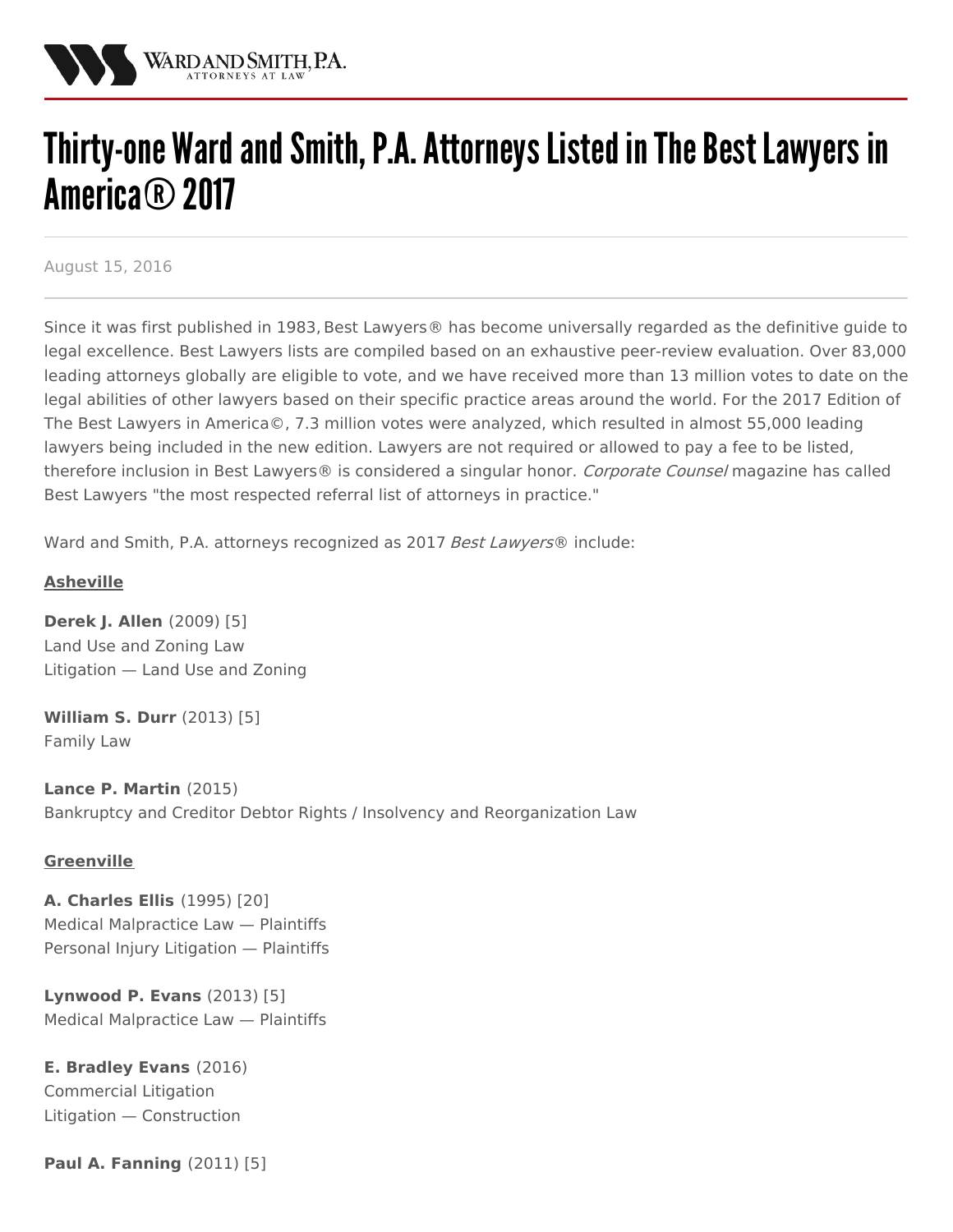Banking and Finance Law Bankruptcy and Creditor Debtor Rights / Insolvency and Reorganization Law Litigation — Bankruptcy

**Michael P. Flanagan** (1995) [20] Bankruptcy and Creditor Debtor Rights / Insolvency and Reorganization Law Litigation — Bankruptcy

**[Merrill](http://www.wardandsmith.com/attorneys/merrill-jones) G. Jones, II** (2013) [5] Corporate Law

**John M. [Martin](http://www.wardandsmith.com/attorneys/john-martin)** (1995) [20] Family Law Personal Injury Litigation — Plaintiffs

# **New Bern**

**Donalt J. [Eglinton](http://www.wardandsmith.com/attorneys/donalt-eglinton)** (2009) [5] Commercial Litigation Copyright Law Litigation — Construction Litigation — Intellectual Property Litigation — Patent Patent Law Trademark Law

**S. [McKinley](http://www.wardandsmith.com/attorneys/mckinley-gray) Gray, III** (2009) [5] Litigation — Labor and Employment Workers' Compensation Law — Employers

**William R. [Lathan,](http://www.wardandsmith.com/attorneys/william-lathan) Jr.** (2005) [10] Banking and Finance Law Financial Services Regulation Law

**Gregory T. [Peacock](http://www.wardandsmith.com/attorneys/gregory-peacock)** (2010) [5] Litigation — Trusts and Estates Trusts and Estates

**C. H. [Pope,](http://www.wardandsmith.com/attorneys/ch-pope) Jr.** (1995) [20] Land Use and Zoning Law Real Estate Law Timber Law

**E. Knox [Proctor](http://www.wardandsmith.com/attorneys/knox-proctor) V** (2010) [5] Administrative / Regulatory Law Banking and Finance Law Corporate Law Financial Services Regulation Law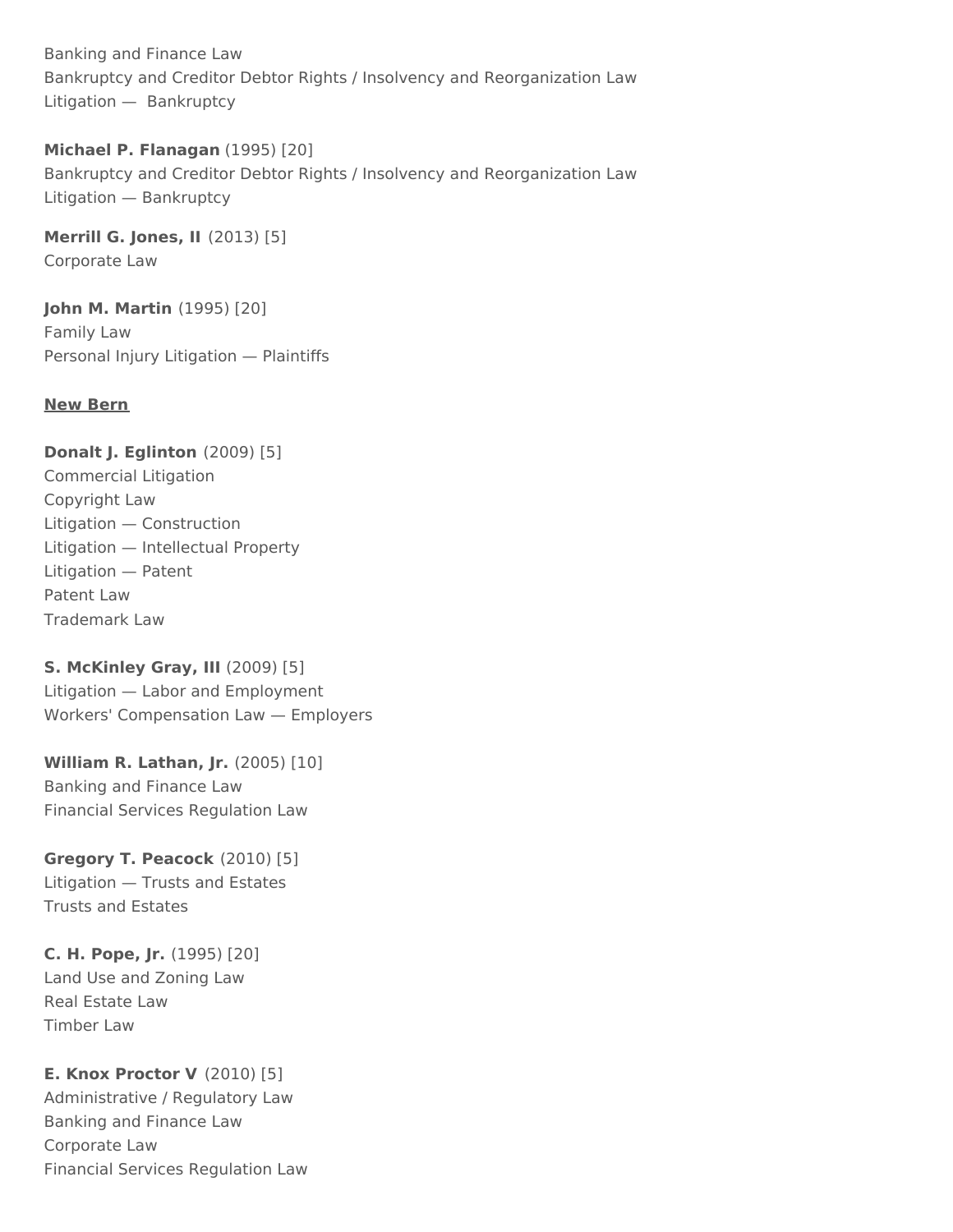**Clint D. [Routson](http://www.wardandsmith.com/attorneys/clint-routson)** (2005) [10] Real Estate Law

**J. Troy [Smith,](http://www.wardandsmith.com/attorneys/troy-smith) Jr.** (1987) [30] Bet-the-Company Litigation Business Organizations (including LLCs and Partnerships) Commercial Litigation Corporate Law

**David L. [Ward,](http://www.wardandsmith.com/attorneys/david-ward) Jr.** (1983) [30]

Banking and Finance Law Corporate Law Financial Services Regulation Law International Trade and Finance Law Litigation — Antitrust

**Leigh A. [Wilkinson](http://www.wardandsmith.com/attorneys/leigh-wilkinson)** (2010) [5] Health Care Law

**[Kenneth](http://www.wardandsmith.com/attorneys/kenneth-wooten) R. Wooten** (2005) [10] Bet-the-Company Litigation Commercial Litigation Litigation — Construction

## **Raleigh**

**William Joseph Austin, Jr.** (2009) [5] Employment Law — Management Labor Law — Management Workers' Compensation Law — Employers

**[Albert](http://www.wardandsmith.com/attorneys/albert-bell) R. Bell, Jr.** (1995) [20] Employment Law — Management Labor Law — Management

**[William](http://www.wardandsmith.com/attorneys/william-martin) E. Martin** (2013) [5] Real Estate Law

#### **Michael L. Miller** (1991) [25]

Arbitration Employee Benefits (ERISA) Law Mediation Tax Law Trusts and Estates

**Gary J. [Rickner](http://www.wardandsmith.com/attorneys/gary-rickner)** (1995) [20] Bet-the-Company Litigation